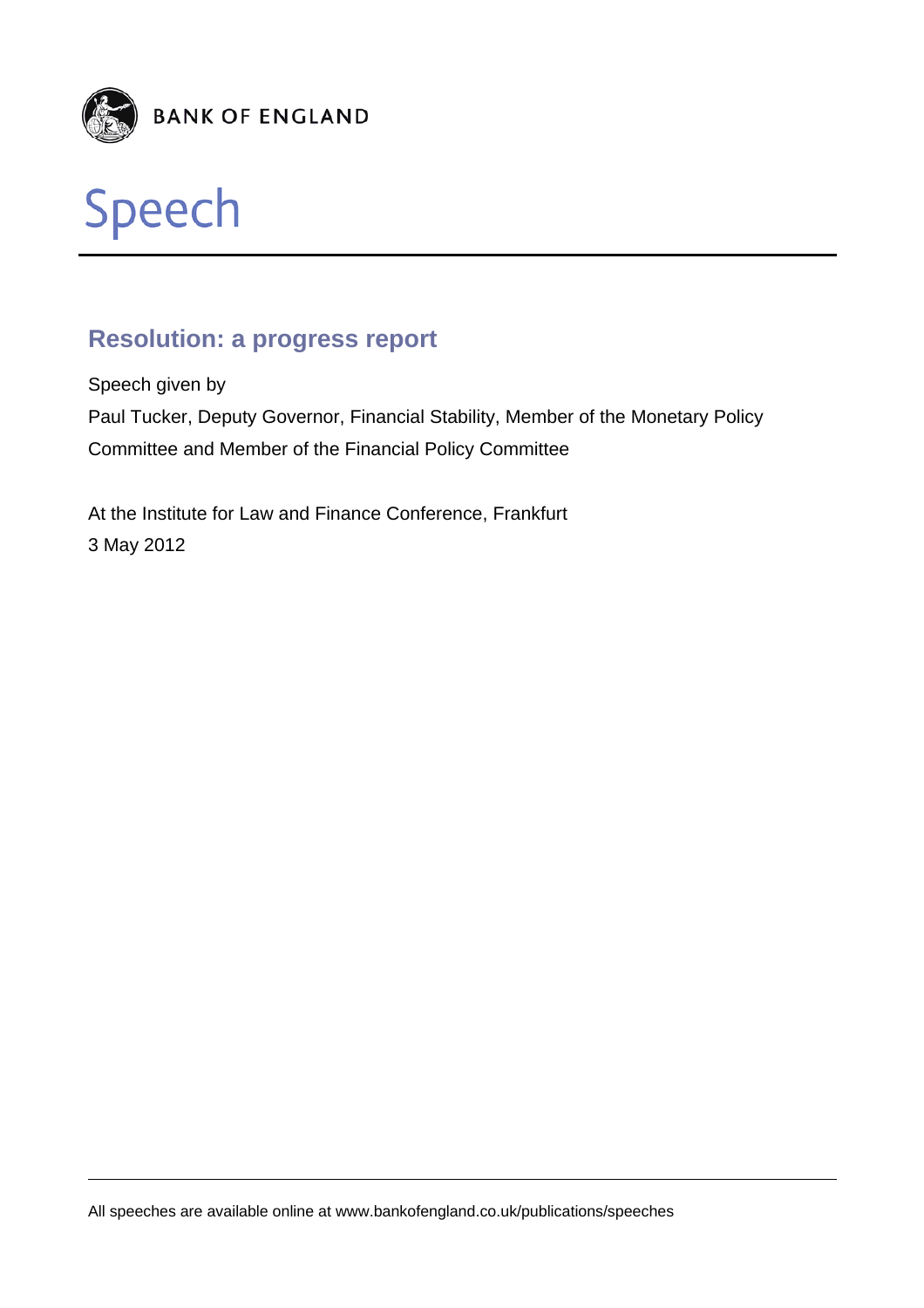Thank you very much for inviting me to join this important conference. The EU have made a massive contribution to global planning for resolution regimes to address the fundamental problem of Too Big To Fail, inputting very significantly to the G20 Financial Stability Board's Key Attributes for Resolution Regimes. It comes as no surprise, therefore, that the EU is committed to implementing that International Standard, via a Directive.

As Chair of the FSB's Resolution Steering Group, I thought the most useful thing I could do this morning is to give a brief progress report, and also to air some emerging thoughts on how to operationalise the FSB's high policy.

### Preliminaries: what this is about

For those who hesitate to grasp the nettle of implementing resolution regimes, I want to stress that the genie is out of the bottle. While myopia gripped the financial markets in the years leading up to the crisis, they are now seized of the risks on bank balance sheets. That will be reflected in the prices of the debt of those who bear that risk. If the risk in banking is not incorporated into the yields of bonds issued by banks themselves, then it will be reflected in higher sovereign borrowing costs. There is nowhere to hide. Quietly maintaining a policy of bailing out banks is not a free option for governments and their taxpayers. Anyone tempted to argue against pursuing the resolution policy agenda would effectively be wanting to increase the (contingent) burden on the taxpayer. That would be liable to increase the pressure for fiscal austerity.

As well as avoiding bailout by taxpayers, we must avoid liquidation – putting a failed bank through a standard bankruptcy procedure. That brings chaos. Resolution regimes are a way for the authorities to avoid the direct hit to the public finances while at the same time containing disorder in the financial system. That can lead to a much better financial system, with stronger market discipline and so less stability-threatening imprudence.

Contemplating this, some commentators are concerned that one particular resolution tool – commonly known as bail-in – entails losses for bond holders. That is a misthink. All resolution tools put losses on to debt holders and creditors. Because that is the only place they can go. Bail-in is just one technique for delivering that. Its distinguishing characteristic is that it applies losses up front based upon a valuation rather than at the end of a liquidation of assets. As such, it prospectively avoids an unnecessary destruction of value.

But there is no silver bullet. We need resolution tools that work in different contexts for different types of bank/dealer. That means having a rich set of tools but with a common trigger for going into resolution. I will say something first about the trigger, and then about different resolution tools and strategies.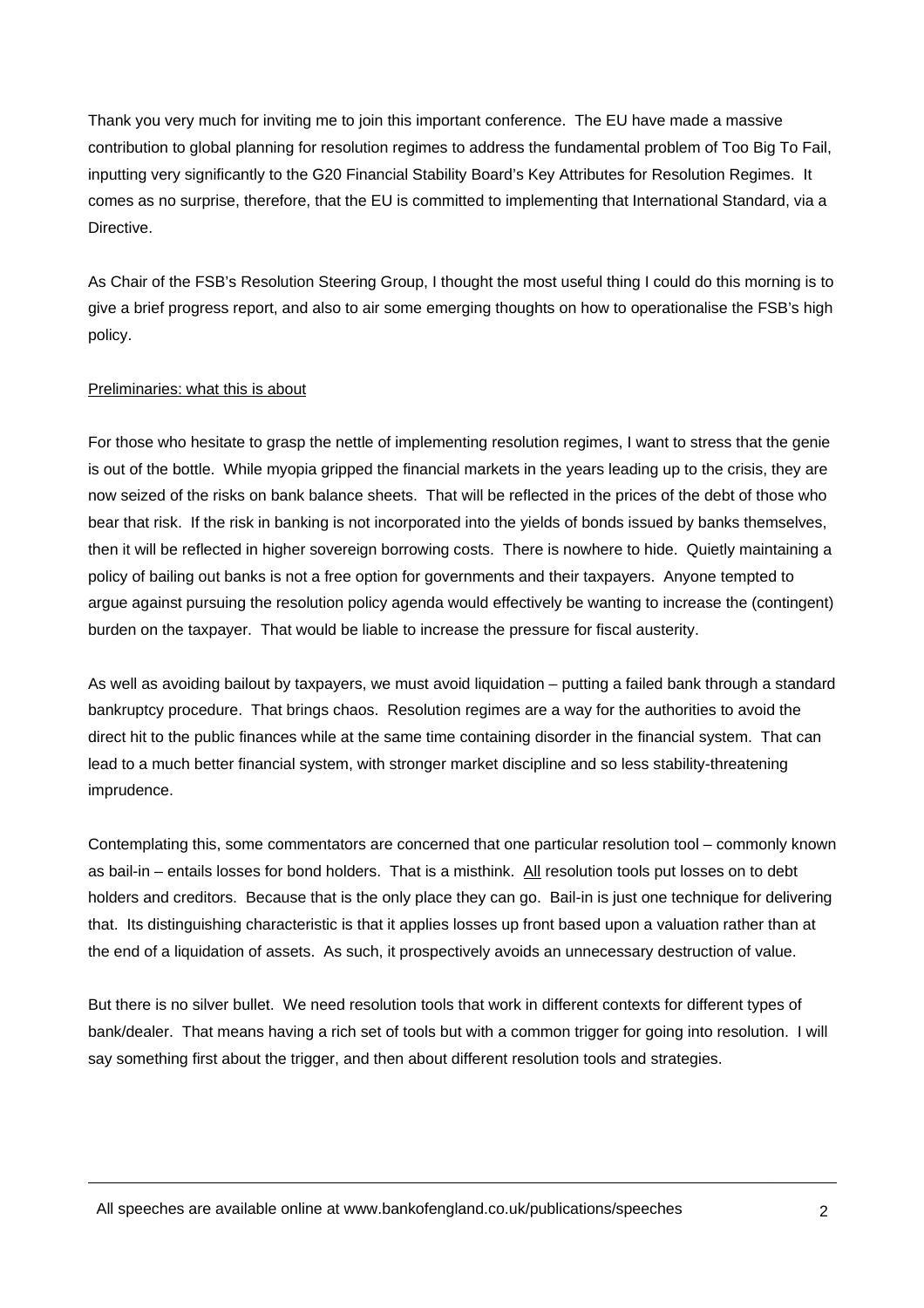## The trigger for resolution

Not a few people worry about the trigger for putting a firm into resolution – not too early, not too late. It is obviously important to get that trigger right.

To my mind, the best way of thinking about it is that a firm should go into resolution when its time is up  $$ when Recovery strategies are exhausted, and the firm just will not be able to reverse its decline into insolvency or lack of viability. How to frame that thought more precisely? Every country has criteria for authorising/licensing a bank. A sensible trigger for resolution would be when a bank no longer meets the criteria for being authorised and, crucially, when there is no reasonable prospect of its doing so again. That does not give a damaging degree of flexibility to the authorities; it is a demanding test.

# Some resolution strategies

In the banking field, many resolution tools entail separating out a distressed firm into different parts. Separating bad from good assets; and separating essential from non-essential functions. The good and critical functions are sold and transferred to another bank (often known as 'Purchase & Assumption'); or to a bridge bank pending such a transfer. The rump goes into administration, run down and disposal.

That is achievable for relatively simple commercial banks operating in a single jurisdiction, and all of whose contracts are under the law of that jurisdiction. It is harder for so-called Systemically Important Financial Institutions (SIFIs), spanning many markets, jurisdictions, and currencies, with complex counterparty relationships. As one international colleague put it, the standard toolkit would face an 'exponentially greater challenge'.

# *Top-down capital restructuring: bail-in*

That is why resolution authorities in a number of countries are exploring how to execute 'top-down' resolutions of complex groups, employing bail-in of debt issued by the holding company or top-level operating company. The US and UK have been working together very constructively in planning how to operationalise that strategy; and if we continue to make progress I hope that we will be able to say more about it over the next few months.

Imagine that a large, complex, global firm – just one legal entity for the moment – has 20 lines of business, each the same size, which is to say using the same amount of balance sheet and capital. Imagine it is 50 times levered. Now imagine that one of those lines of business is completely toxic, worthless. The firm is insolvent, bankrupt. Unless it can be resolved, it must cease trading and go into insolvent liquidation.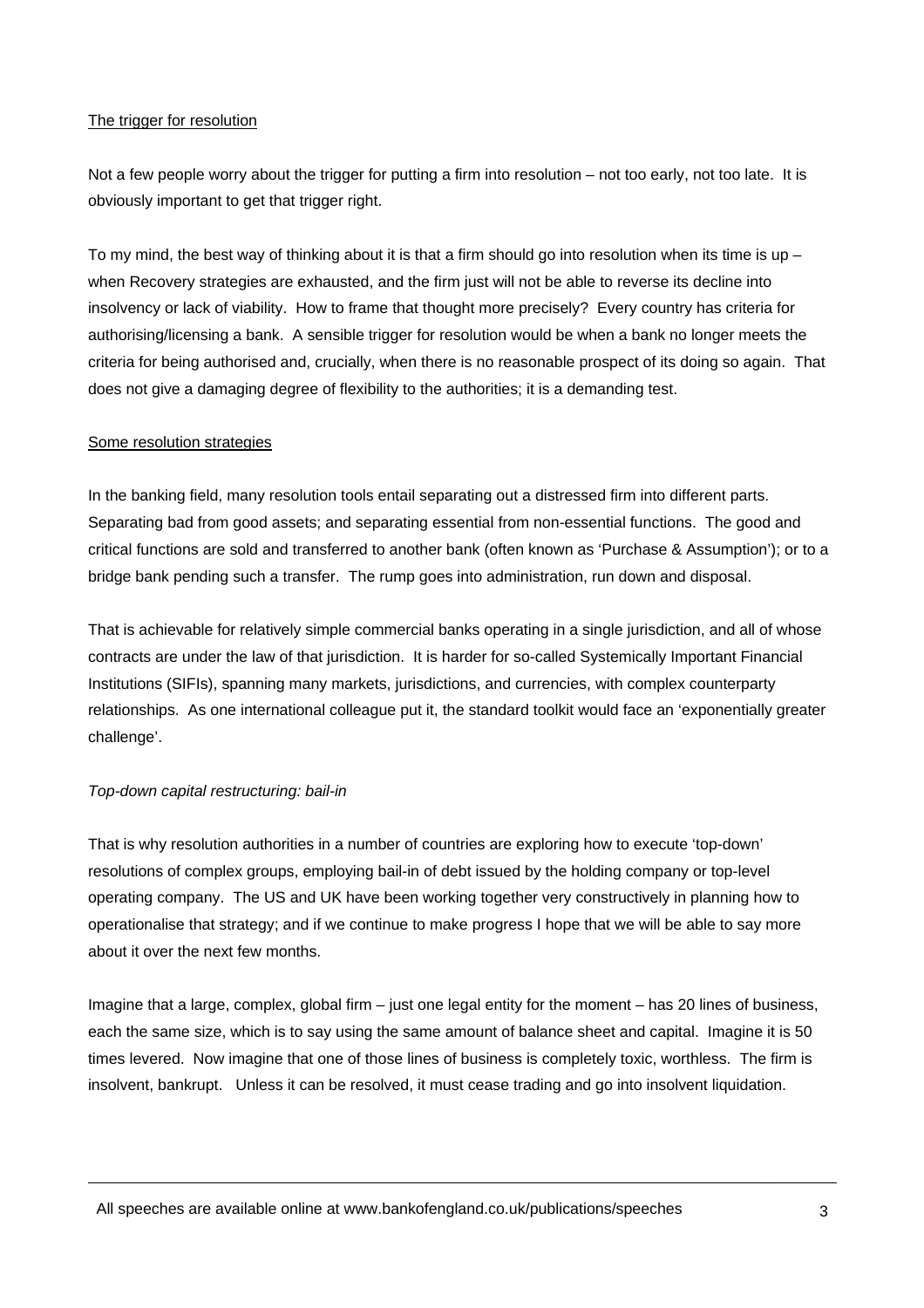But, in this stylized example, only a single line of business is toxic; the other 19 are fine. In other words, the franchise has value. In the non-financial corporate sector, there are established tools for this. The remedy would be a negotiated reconstruction of the firm's capital structure, writing off the equity and partially converting debt claims into new equity. In the US, that goes by the name of Chapter XI. In banking, which is subject to depositor and counterparty runs, there is not time for a process involving negotiations between the different classes of creditors and shareholders under the jurisdiction of the courts. And the public policy priority is the stability of the system, not only the welfare of creditors. An administrative agency needs to make and execute some rapid judgments. That is precisely what so-called bail-in via resolution is about. The essential difference from other resolution tools is, as I have said, that losses are applied ex ante, up front rather than at the end of a process of running down the assets associated with 'non-critical' functions.

I have been making a simplifying assumption: one legal entity. Now imagine a cross-border group with subsidiaries in many jurisdictions and with a holding company. Under the provisions of the FSB Resolution Standard, recapitalisation through reconstruction of liabilities can also prospectively cut through a number of the long-standing impediments to resolution stemming from conflicts between home and host country insolvency laws; in other words, the cross-border problem. If the bail-in I have described were executed at the level of such a banking group's holding company, there should in principle be no need to trigger default clauses in subsidiaries around the world that are not themselves affected by the problem causing the group's losses. The bail-in changes the ownership of the group but it does not affect the balance sheets of the subsidiaries. Contrast Lehmann.

That doesn't mean there is nothing to do. Far from it. For example, firms (legal entities) issue bonds not only in their home county but in a host of other jurisdictions. We shall need the documentation of bond issues by banks and by their holding companies to make clear in terms that they may be bailed in or subjected to another type of resolution operation by the firm's home authorities; at the consequent change of ownership does not trigger 'default' or 'control' clauses. That should not be a high hurdle. It is equivalent to incorporating Collective Action Clauses (CACs) in sovereign bond documentation.

There is also a debate about which particular kinds of creditor claim should be subject to bail-in via resolution. Indeed, this is one of the key questions in the Commission's consultation. One thought on this. It seems to me that the approach to putting losses on to different types of creditor should probably be the same whatever the resolution tool used and, indeed, the same as in a standard insolvent liquidation. That would suggest that one way of addressing proposals to 'exempt' some types of claim from bail in, and to establish a hierarchy amongst other types of claim subject to bail-in, would be to alter the creditor hierarchy in insolvency law. While that could be useful in the longer run, I don't think that is essential to make this resolution tool work. Moreover, operating on the capital structure of a holding company can cut through some of the complexity, since topco debt is structurally subordinated to the debt and other obligations of the bank operating companies it owns.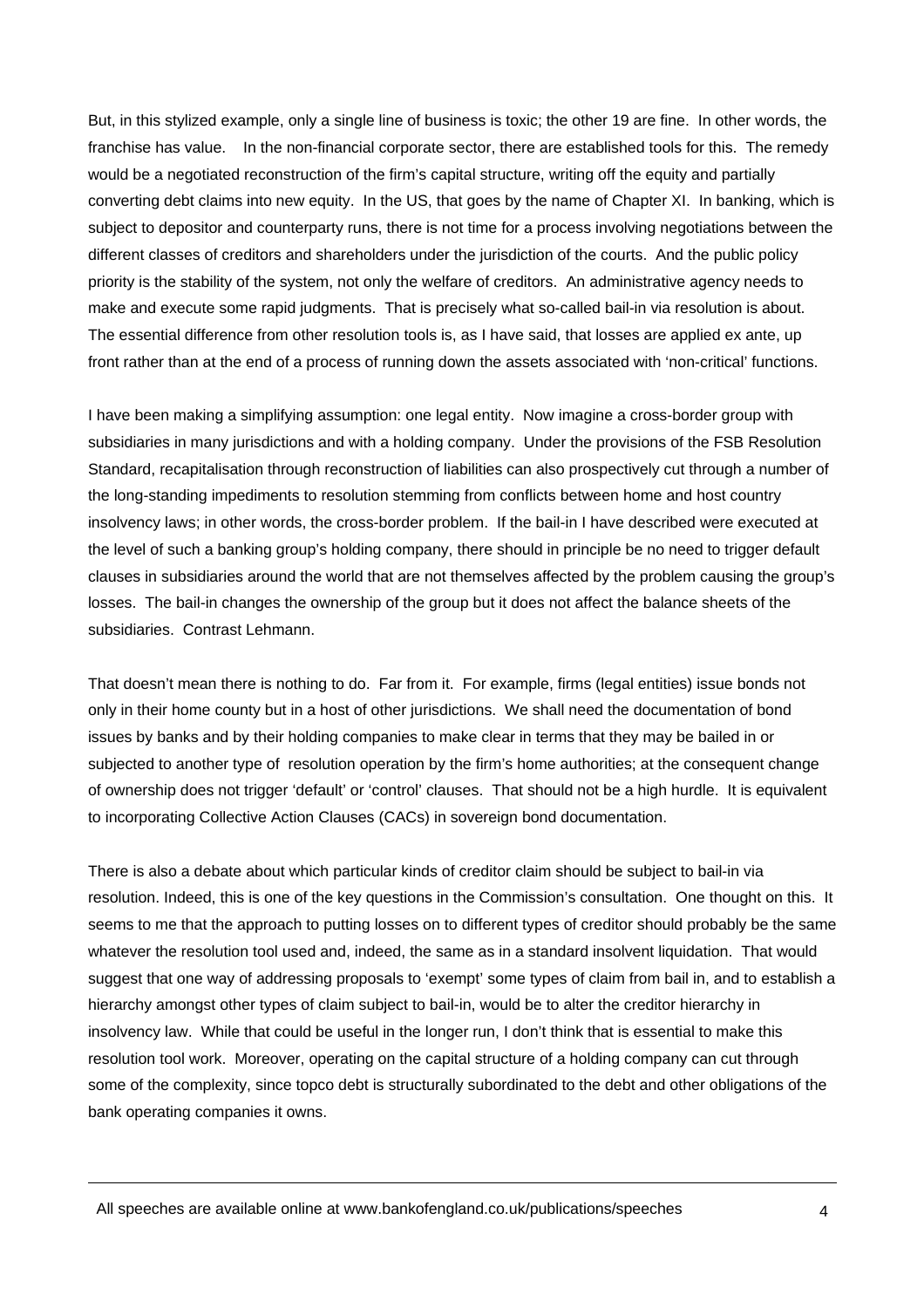A final thought before moving on to a possible resolution strategy for a different type of SIFI. What I have been describing is not a matter of designing new instruments with terms that automatically trigger a pre-determined write down or conversion into equity, which would essentially be a putative form of 'Tier 3' capital. Today's topic is rather the toolkit the authorities need, in a statutory resolution regime, to maintain order when all such instruments have converted, all other options are exhausted and liquidation beckons. But whether via contractual terms or under resolution, debt can add to a bank's loss absorbing capacity.

#### *The resolution of deposit-funded international commercial banking groups*

We should not assume a monolithic approach to resolution. It is not a case of one size fits all. What I have described could work for banking groups that issue plenty of debt. It would not work so easily for groups operating commercial banks around the world that are funded pretty well entirely from insured deposits. If they haven't issued bonds, then there would be no bond holders to bail in.

It has become fairly common to say that such groups should be resolved on a regional basis, ie broken up. Maybe. But, even if that is correct, it is obvious that 'break it up' is an incomplete resolution plan. What happens to the broken-up parts? Under a 'breakup' strategy, one needs a plan for each of the parts, both the distressed and the undistressed parts of the group. Under the FSB Standard (KA 11.8), it is clearly the responsibility of the home authorities of the group to ensure that a group wide resolution plan exists. There is no ducking that. It removes an ambiguity that has quietly haunted banking authorities for decades.

Imagine that some of such a group's regional/local commercial banks are smallish and simple, but that others are very large and complex. (Contrary to what is sometimes imagined, commercial banking can be complex!)

To the extent that the group's problems are in a bank(s) that is relatively small and simple, standard 'Purchase & Assumption' techniques can be employed. Ie break up that bank into a good and bad bit; and effect a sale of the good and economically critical parts, aided by an injection of resources, in the usual way, by the Deposit Insurance Scheme, up to but not beyond what it would have had to pay out to insured depositors in a liquidation. The critical services are thereby maintained, and the DIS becomes a creditor in the administration and realisation of the rump. At the end of that process of realising the assets in the rump, the Deposit Insurer learns how much it has lost. I want to stress that the DI typically incurs losses but discovers how much ex post.

Now imagine that the commercial bank subsidiary in question is big and complex. The realisation of the assets via a standard rump-administration is liable to destroy a lot of value, increasing the Deposit Insurer's losses. And in any case that strategy may not be consistent with maintaining stability (or containing disorder). A way of cutting through that would be to bail in the Deposit Insurer. Rather than the Deposit Insurer waiting until the end of the process of a potentially destructive realisation of the assets, it would hear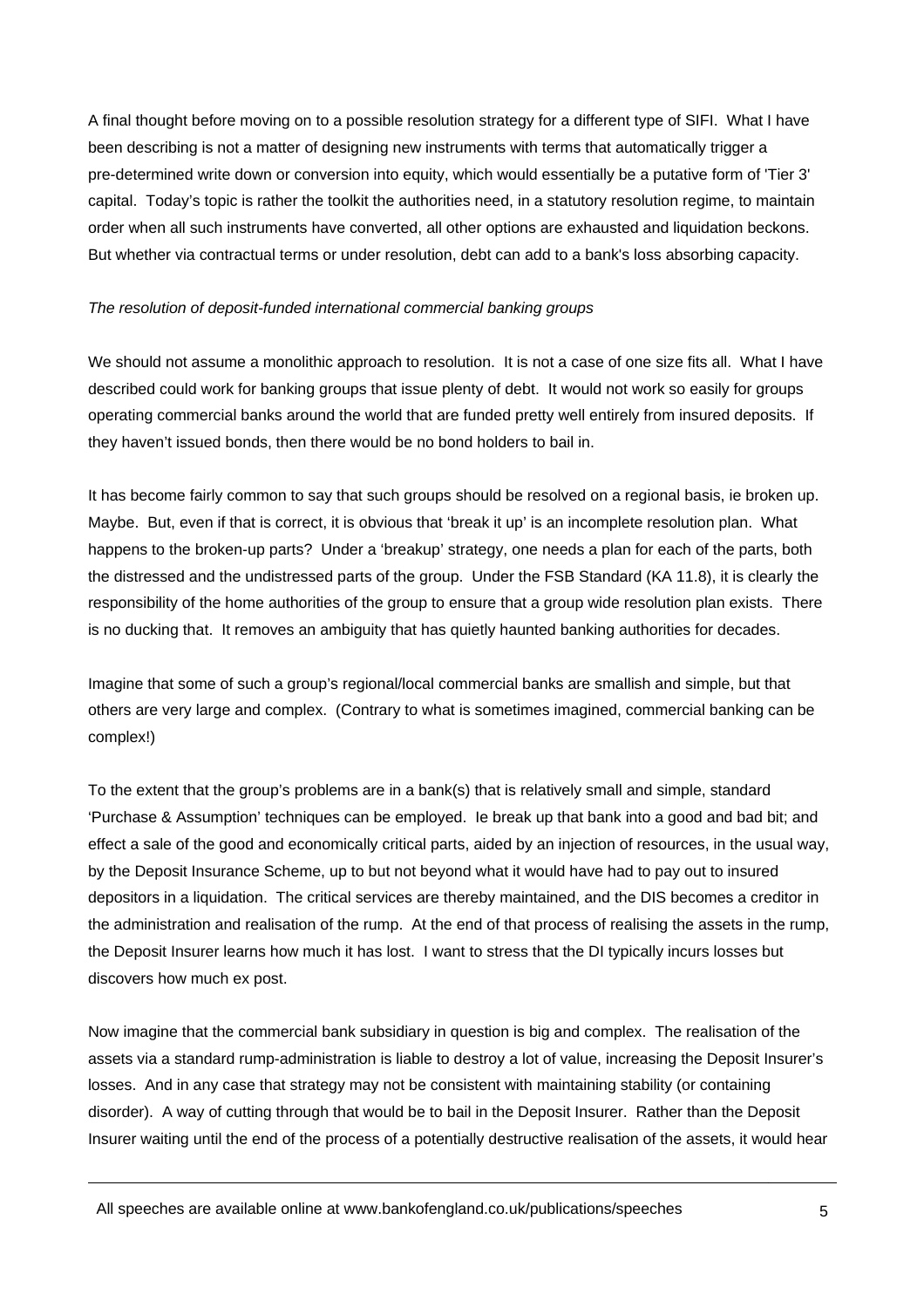up front how much it had lost. In the scenarios I have described, its losses should be smaller that way. That approach could, if necessary, be applied in different regions to different distressed subsidiaries of the group.

In the world of real banks, the firms have uninsured as well as insured deposit liabilities, and they typically combine deposit taking with some bond issuance. That means that, after equity and subordinated debt holders were extinguished, losses would be shared amongst the DIS and those bonds etc that could be bailed-in. Whether they got bailed-in together or in sequence (bonds first) would depend on whether a jurisdiction operated depositor preference in its insolvency regime.

But I must stress that in no way does any of this dilute the protection assured to insured deposits.

It does transfer losses to the surviving parts of the local banking system. But so do other resolution techniques, and liquidation would entail much bigger losses for the Deposit Insurer and thus for other banks.

There is much work to be done on planning how to operationalise that kind of resolution strategy, but it is worth doing.

### The FSB work programme

This brings me, briefly, to the FSB work programme for 2012 and into 2013. There will be a preliminary peer review of the extent to which jurisdictions' resolution regimes comply with the FSB Standard. That will be followed by more exacting examinations, led by the IMF and World Bank, once an Assessment Methodology for the Resolution Key Attributes is complete.

Meanwhile, authorities are enjoined to produce assessments of resolvability of Global SIFIs and the obstacles in their way; firm-specific agreements for co-operation amongst home and host resolution agencies and supervisors; and resolution plans by the end of this year. Each of those requires a conception of a high-level resolution strategy for individual firms agreed amongst top officials of home and key host authorities. And the development of those strategies will inform the information that the authorities need from firms.

I have sketched in very general terms two broad kinds of resolution strategy, potentially appropriate for different types of global SIFI. In other cases, where a business is rotten through and through, a more 'traditional' break-up of a group may be needed, perhaps using a 'bad bank' in some cases. Planning for that will not be easy, and so for those extreme cases there is a special need somehow to ensure continuity in the provision of absolutely critical services to the economy. In the UK, that is one way that ring-fencing fits into resolution planning.